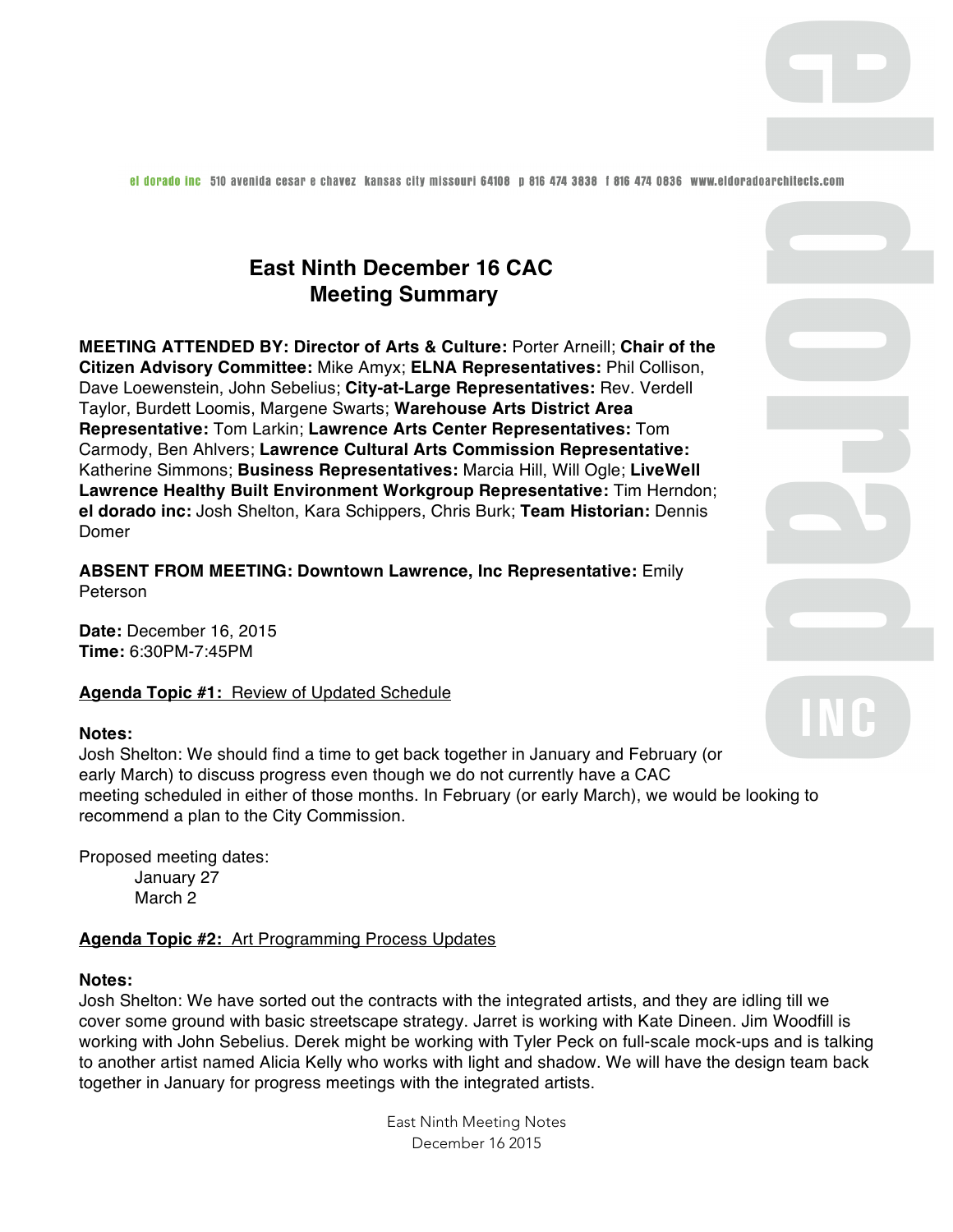Phil Collison: Is the funding for the artists' entire project coming out of the Art Place grant.

Josh Shelton: Each artist is working with a budget of approximately \$100,000. Associate artists are also receiving a fee of \$5000. Those totals account for the entire project and come from the ArtPlace grant.

Josh Shelton: Nick Carswell and Zia are starting up work as well. Nick is talking about possibly teaming up with integrated artist Jim Woodfill (who is currently working with John Sebelius), so some nice overlap between collaborating artists is starting to happen on its own.

# **Agenda Topic #3:** Design Process Updates

## **Notes:**

Mike Amyx: From what I understand, tonight is a work night for the CAC.

Josh Shelton: That's right. Tonight we are looking at two schemes, but we aren't voting on one just yet. One scheme shows the bike lanes adjacent to the traffic lanes, and the other involves a 10' wide recreational trail to the north of  $9<sup>th</sup>$  Street that would take the place of bike lanes. So as we go through the plans side by side tonight, please let us know what your thoughts are on each.

*The following is a list of general comments about the two schemes:* 

Phil Collison: Who shovels the new sidewalk/recreation path? Is a recreation path considered a sidewalk – would there be a smoking ban?

Mike Amyx: We would have to look to the Burroughs Creek trail rules for an answer to that question.

Verdel Taylor: How do you get to the church? I have concerns about the loss of street parking, but those spaces are tough to negotiate grade-wise as it is.

Josh Shelton: The church presents a real challenge from an ADA standpoint. We are still working through options that address the need for an accessible route but are sensitive to the church's historic entry.

Phil Collison: People do use the street parking near the church and John Naramore's property. Additionally, the proximity of the proposed recreation path seems dangerously close to the doors of the businesses in John's building.

Phil Collison: Will bikes on the recreation path be illegal? It is currently illegal to ride a bike on a sidewalk.

Mike Amyx: The recreation path would not be considered a sidewalk, so bike riding would be legal.

Dennis Domer: What about the street in front of Turnhalle?

Josh Shelton: The Historic Resources Commission has concerns about any deviation from the original straight street grid. So the bend we had in the street to allow for a larger, community green space north of Turnhalle has been removed in both of the schemes we are looking at tonight.

Tom Carmody: Do the bike paths have physical barriers?

East Ninth Meeting Notes December 16 2015